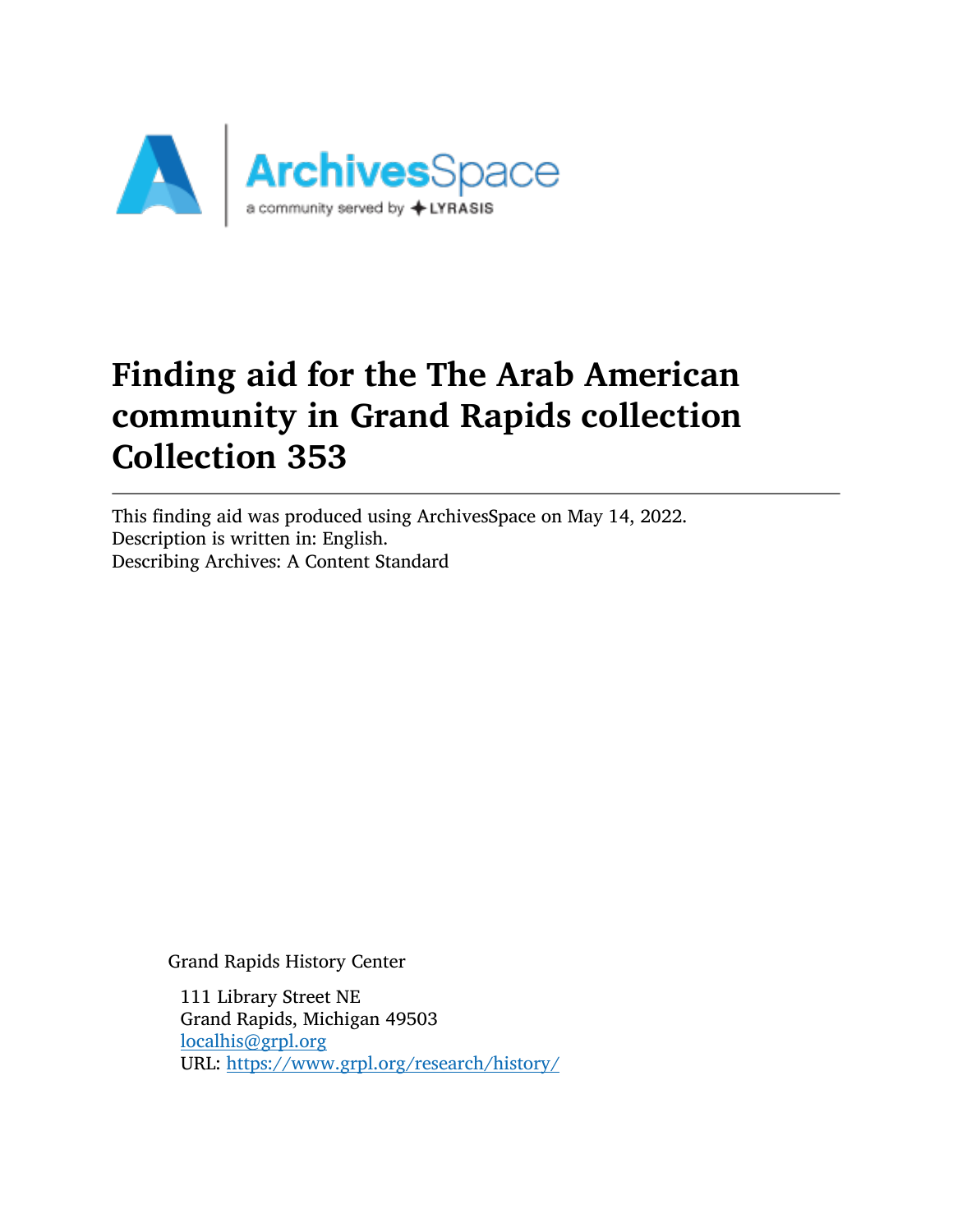# <span id="page-1-0"></span>**Table of Contents**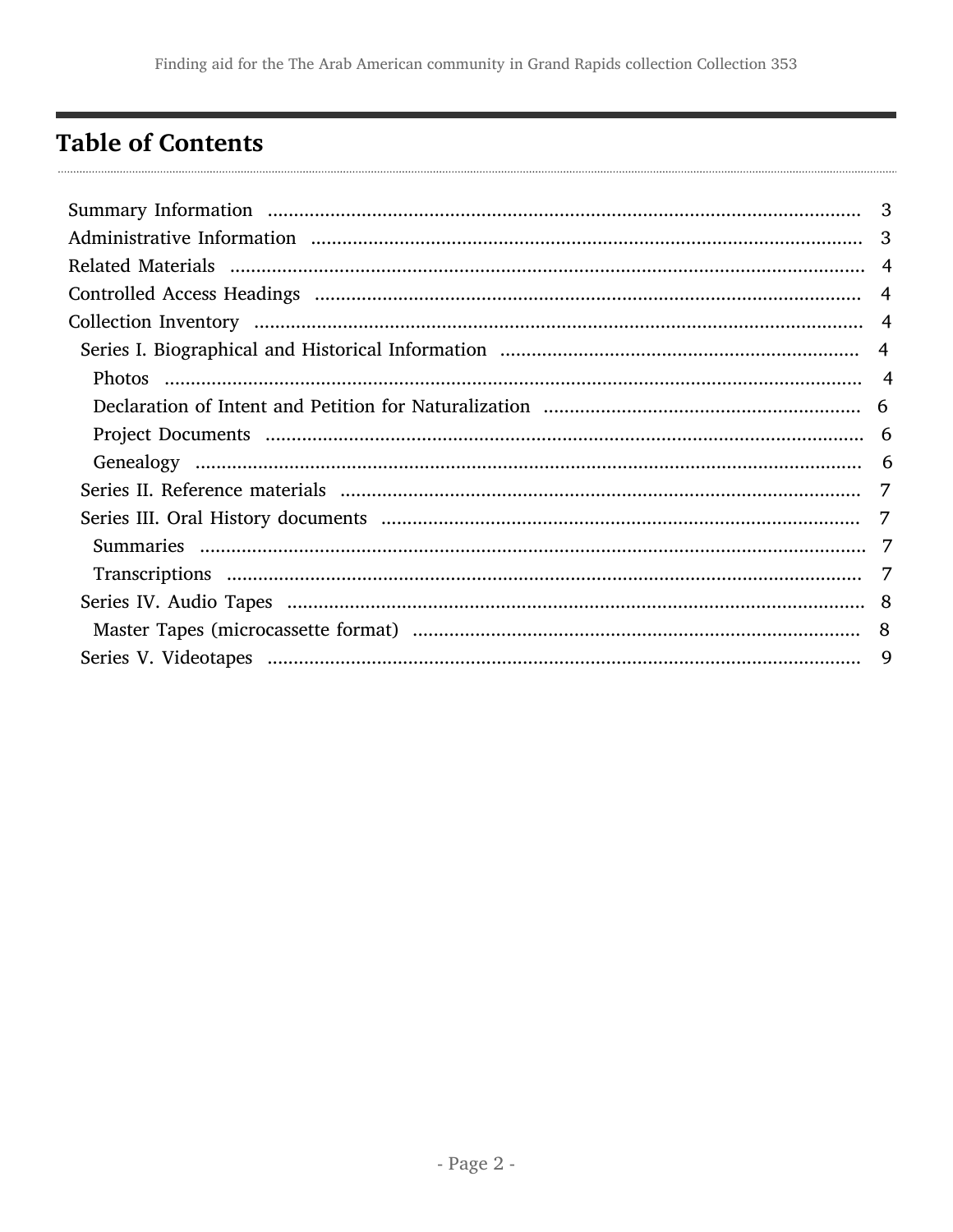## <span id="page-2-0"></span>Summary Information

| <b>Repository:</b>                  | <b>Grand Rapids History Center</b>                                                                                                                                                                                                                                                                                                                                                                                     |
|-------------------------------------|------------------------------------------------------------------------------------------------------------------------------------------------------------------------------------------------------------------------------------------------------------------------------------------------------------------------------------------------------------------------------------------------------------------------|
| Title:                              | The Arab American community in Grand Rapids collection                                                                                                                                                                                                                                                                                                                                                                 |
| ID:                                 | Collection 353                                                                                                                                                                                                                                                                                                                                                                                                         |
| Date [inclusive]:                   | 1905-2005                                                                                                                                                                                                                                                                                                                                                                                                              |
| <b>Physical</b><br>Description:     | 1.1 Linear Feet Six boxes                                                                                                                                                                                                                                                                                                                                                                                              |
| Language of the<br><b>Material:</b> | English.                                                                                                                                                                                                                                                                                                                                                                                                               |
| Abstract:                           | This collection was built by James Goode, a faculty member<br>in the History Department at Grand Valley State University,<br>with the periodic assistance of some of his students. The main<br>contents are select oral histories and the Arab American /<br>Syrian Clipping Index of Grand Rapids Press and Grand Rapids<br>Herald Newspaper Articles. The index was done by students<br>from one of Goode's courses. |

^ [Return to Table of Contents](#page-1-0)

### <span id="page-2-1"></span>Administrative Information

#### Publication Statement

Grand Rapids History Center

111 Library Street NE Grand Rapids, Michigan 49503 [localhis@grpl.org](mailto:localhis@grpl.org) URL: <https://www.grpl.org/research/history/>

### Immediate Source of Acquisition

James Goode, Grand Valley State University, accession number 2005.071

#### ^ [Return to Table of Contents](#page-1-0)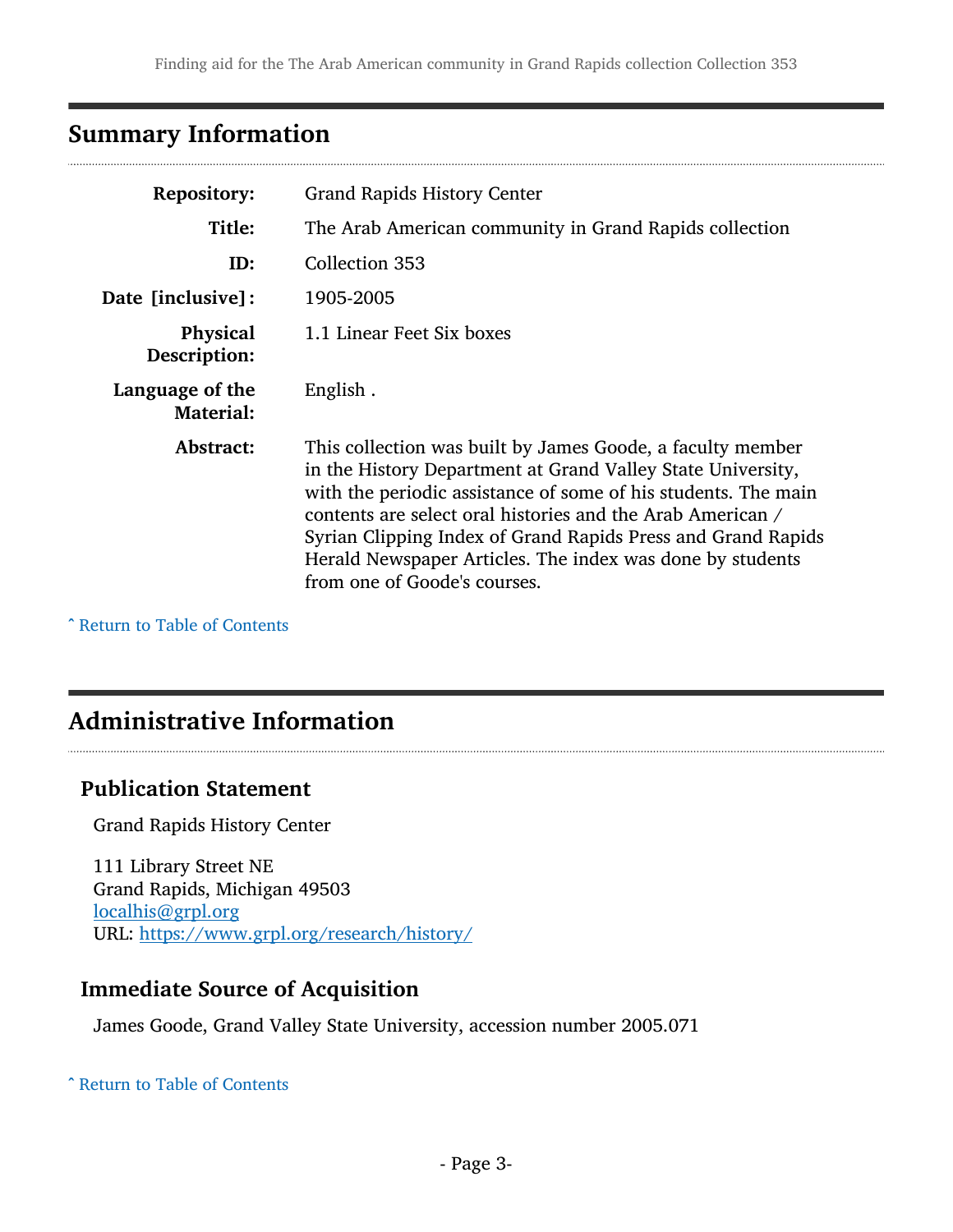## <span id="page-3-0"></span>Related Materials

#### Related Materials

Coll. 340, Hattem Family records. Copies of original photos and documents included in the Hattem Collection provide additional information to support the Hattem family oral history included in Coll. 353.

^ [Return to Table of Contents](#page-1-0)

### <span id="page-3-1"></span>Controlled Access Headings

- oral histories
- Immigrants -- Michigan -- Grand Rapids -- History
- Grand Rapids (Mich.) -- History
- Arab Americans -- Michigan -- Grand Rapids

## <span id="page-3-2"></span>Collection Inventory

### <span id="page-3-3"></span>Series I. Biographical and Historical Information

#### <span id="page-3-4"></span>Photos

| Title/Description                                                                                | <b>Instances</b> |           |
|--------------------------------------------------------------------------------------------------|------------------|-----------|
| Della Azkoul, 1919                                                                               | Box 3            | Folder 3  |
| Marie Azkoul, Latife Hattem, Yamna Assaley, n.d.                                                 | $Box\ 3$         | Folder 4  |
| Board of Trustees of St. Nicholas Church, n.d.                                                   | $Box\ 3$         | Folder 5  |
| Romley Family, Assaley Family, Neuman Az, n.d.                                                   | $Box\ 3$         | Folder 6  |
| Interior of Dabakey store with Hannah Dabakey, n.d.                                              | Box 3            | Folder 7  |
| Himandrite Jarasimus Ghareeb, n.d.                                                               | Box 3            | Folder 8  |
| Hattem's Store and Hattem, n.d.                                                                  | $Box\ 3$         | Folder 9  |
| Aitha El Fakhar, 1890                                                                            | Box 3            | Folder 10 |
| Actors in Costume - Edward ellis, Nicholas Ghareb,<br>$Cosana Eequation$ Labo Missad Mu Naim n d | $Box\ 3$         | Folder 11 |

George Karrip, John Missad, Mr. Nejim, n.d.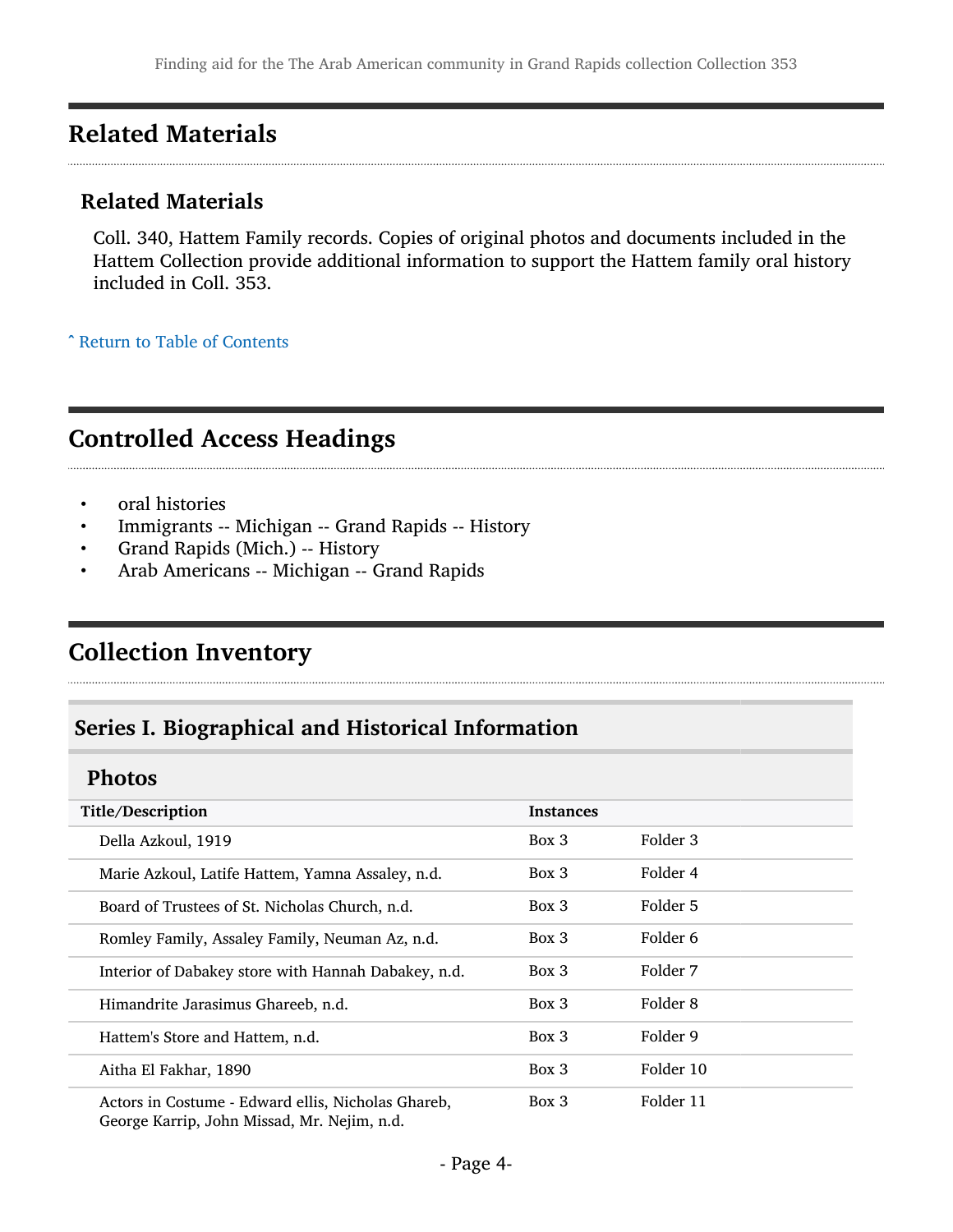| Salem Gareeb, n.d.                                                                                                                                                                                                    | Box 3 | Folder 12 |
|-----------------------------------------------------------------------------------------------------------------------------------------------------------------------------------------------------------------------|-------|-----------|
| St. George Communion Service with Naif Bashara, Salem<br>ghareeb, George Bashara, Nicolas Ghareeb, Edward Ellis,<br>Mike Davis, Salem Missad, Nellie Ellis, Aboullah Razook,<br>Michael Howard, Phillip Ghareeb, n.d. | Box 3 | Folder 13 |
| Five Men in Lebanon, n.d.                                                                                                                                                                                             | Box 3 | Folder 14 |
| Hannah Ghareeb and Donald Ghareeb, n.d.                                                                                                                                                                               | Box 3 | Folder 15 |
| A.C.E.S Convention Committee, n.d.                                                                                                                                                                                    | Box 3 | Folder 16 |
| The Ghareeb Family, 1948                                                                                                                                                                                              | Box 3 | Folder 17 |
| Celebration Dinner, n.d.                                                                                                                                                                                              | Box 3 | Folder 18 |
| Salom, Sleyman, Salami, Salem, and Ferris Nicola, n.d.                                                                                                                                                                | Box 3 | Folder 19 |
| St. Nicholas Ladies Guild, 1950                                                                                                                                                                                       | Box 3 | Folder 20 |
| Azkoul Family, 1950                                                                                                                                                                                                   | Box 3 | Folder 21 |
| Family Portrait, 1950                                                                                                                                                                                                 | Box 3 | Folder 22 |
| Neuman Azkoul, Joe Hajj, Alex Malick, 1950                                                                                                                                                                            | Box 3 | Folder 23 |
| Edward Ellis Wedding Photo, 1950                                                                                                                                                                                      | Box 3 | Folder 24 |
| St. Nicholas Church with Congergation with Fr. Zein, Elias<br>Bendegy, Abdou Yaned, 1950                                                                                                                              | Box 3 | Folder 25 |
| Shakespeare Company, 1950                                                                                                                                                                                             | Box 3 | Folder 26 |
| Funeral of Aboa Assaley, 1950                                                                                                                                                                                         | Box 3 | Folder 27 |
| Jamiel Ayoub and A. Malloley, 1950                                                                                                                                                                                    | Box 3 | Folder 28 |
| Family Photo / Mike Jazzar, Deeb Hattem, Moses Hattem,<br>Sam Maloley, n.d.                                                                                                                                           | Box 3 | Folder 29 |
| Funeral / Moses Howard, Assad Dabakey, Slayman<br>Slayman, Ed Dahroog, Nimey Ghareeb, Sam Karris, Dalem<br>Missad, Mike Davis, Catherin Simon (Shalhoup), n.d.                                                        | Box 3 | Folder 30 |
| Nuemann Azkoul Photo and Obit, 1930                                                                                                                                                                                   | Box 3 | Folder 31 |
| Rashayya Photos, n.d.                                                                                                                                                                                                 | Box 3 | Folder 32 |
| Former Sligh Furniture Company Factory, n.d.                                                                                                                                                                          | Box 3 | Folder 33 |
| Grave Markers / Salih Abdo Gorley and Fatima M.<br>Abraham, n.d.                                                                                                                                                      | Box 3 | Folder 34 |
| Church Choir, n.d.                                                                                                                                                                                                    | Box 3 | Folder 35 |
| Nicola Family Photos / Salom Nicola, George Nicola,<br>Nazira Nicola, Nick Nicola, Ferris Nicola, Adel Nicola, Joe<br>Nicola, Nabila Nicola, Annie Nicola, Barbara Nicola, Nick<br>Nicola, n.d.                       | Box 3 | Folder 36 |
| Women baking / Eleanor Heikel and Nora Corey, n.d.                                                                                                                                                                    | Box 3 | Folder 37 |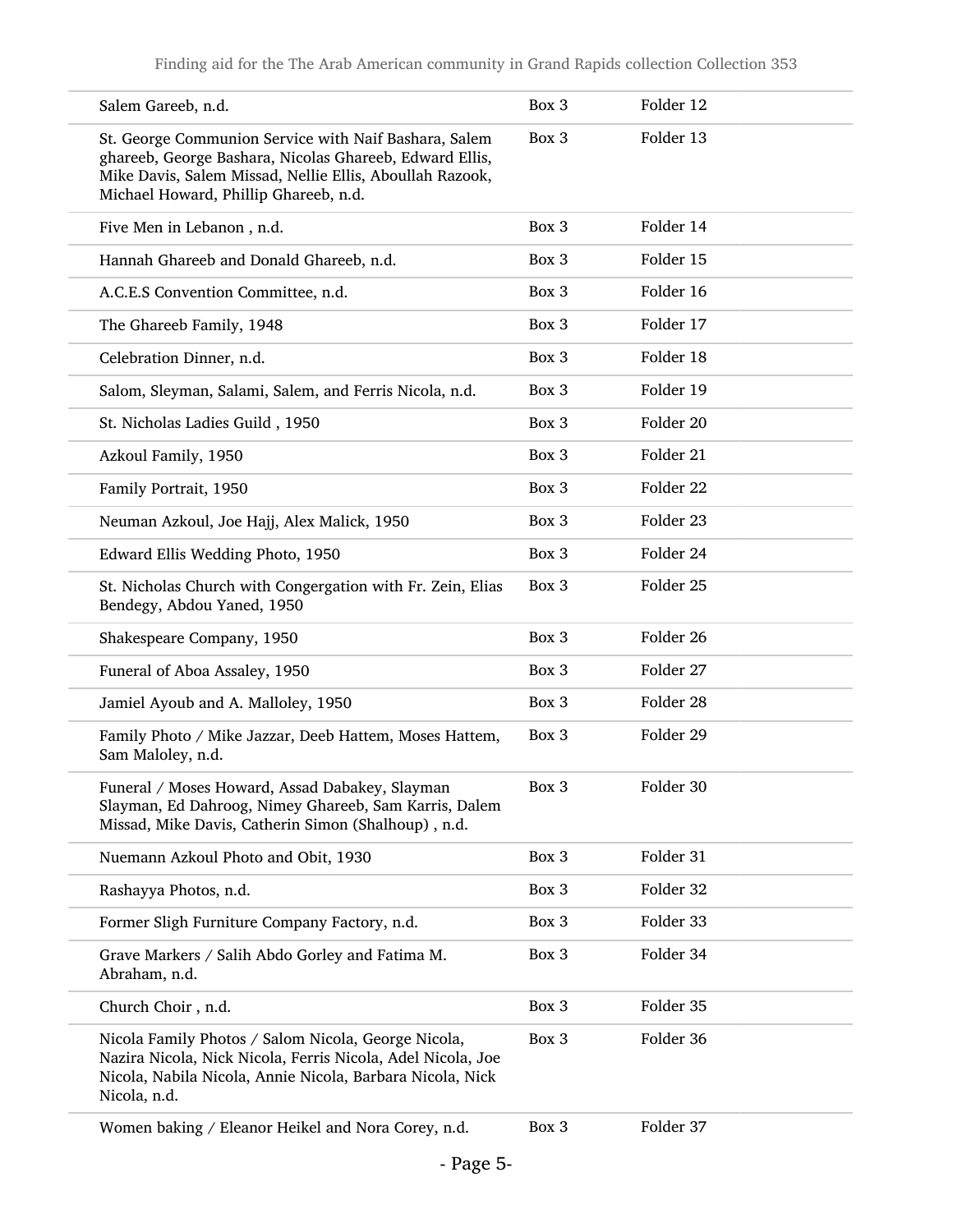Finding aid for the The Arab American community in Grand Rapids collection Collection 353

| Bill Azkoul, 1956                         | $Box\ 3$ | Folder 38 |
|-------------------------------------------|----------|-----------|
| Therese Azkoul and Grandmother, 1955      | $Box\ 3$ | Folder 39 |
| N. Azkoul and Mrs. Azkoul, n.d.           | $Box\ 3$ | Folder 40 |
| Edward Askoul and Michael Azkoul, n.d.    | $Box\ 3$ | Folder 41 |
| Unidentified Photographs, n.d.            | $Box\ 3$ | Folder 42 |
| Oversized unidentified group photos, n.d. | Box 5    |           |

# <span id="page-5-0"></span>Declaration of Intent and Petition for Naturalization

| Title/Description | <b>Instances</b> |           |
|-------------------|------------------|-----------|
| A-B, 1910-1920    | Box 3            | Folder 50 |
| C-D, 1910-1920    | Box 3            | Folder 51 |
| E-F, 1910-1920    | Box 3            | Folder 52 |
| G-H, 1910-1920    | Box 3            | Folder 53 |
| I-K, 1910-1920    | Box 3            | Folder 54 |
| L-M, 1910-1920    | Box 3            | Folder 55 |
| N-R, 1910-1920    | Box 3            | Folder 56 |
| S1910-1920        | Box 3            | Folder 57 |
| T-Z, 1910-1920    | Box 3            | Folder 58 |

# <span id="page-5-1"></span>Project Documents

| Title/Description                                    | <b>Instances</b> |           |
|------------------------------------------------------|------------------|-----------|
| Sample Release form                                  | Box 1            |           |
| Newspaper Index, unedited                            | Box 1            |           |
| Demographic Database List, Alphabetical by last name | Box 1            |           |
| List of Participants                                 | Box 1            |           |
| Notes on Jim Goode's Book / William Azkoul, n.d.     | $Box$ 3          | Folder 45 |

# <span id="page-5-2"></span>Genealogy

| Title/Description                                              | <b>Instances</b> |           |
|----------------------------------------------------------------|------------------|-----------|
| Genealogy of Abbasse and Ghareeb Families, n.d.                | Box 3            | Folder 48 |
| City Commission Proceedings Notes, 1896-1898                   | $Box\ 3$         | Folder 46 |
| Police Identification Sheet for Mohammed Yeggie,<br>1944-03-17 | $Box\ 3$         | Folder 49 |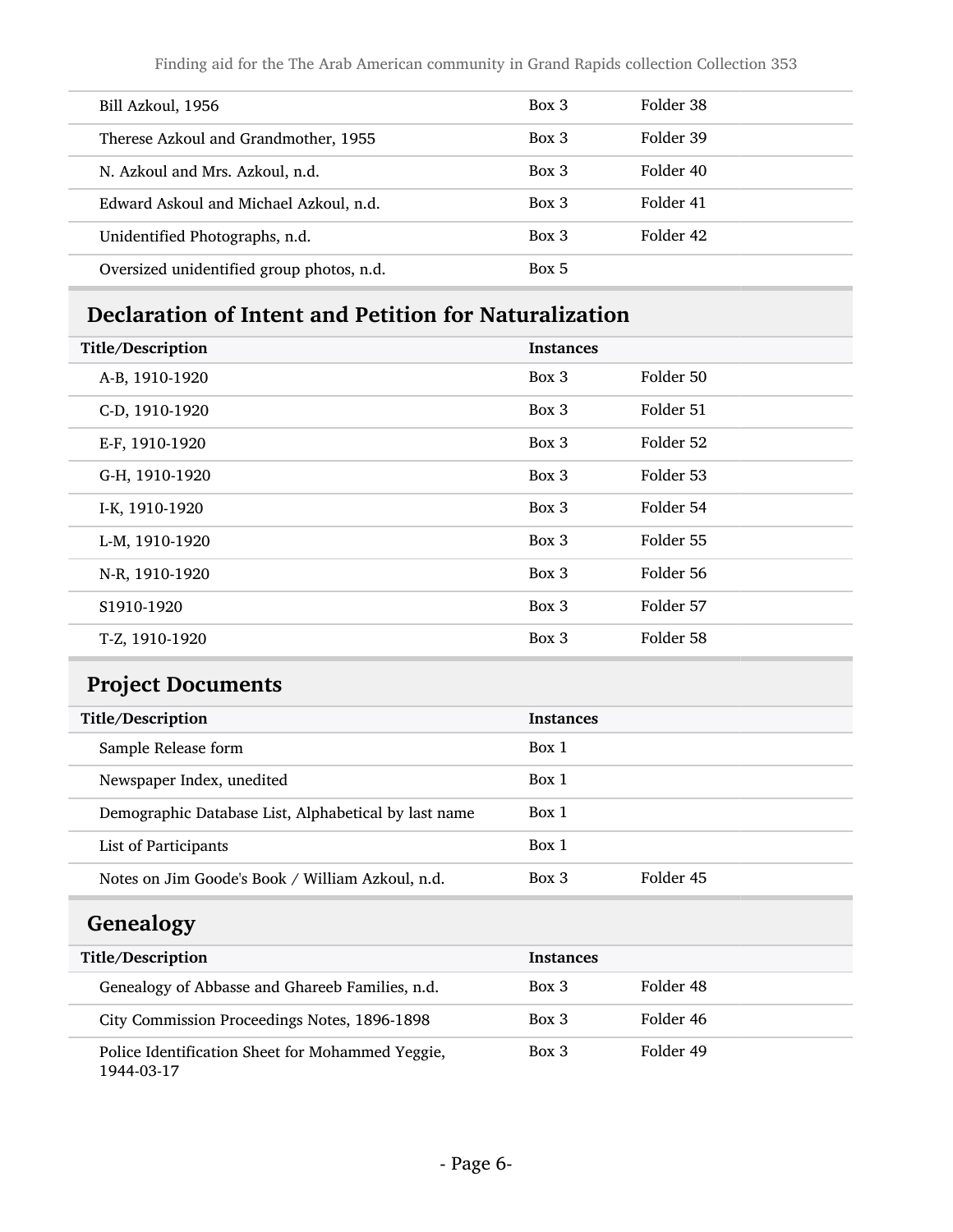#### ^ [Return to Table of Contents](#page-1-0)

<span id="page-6-0"></span>

| Series II. Reference materials                                                                                                                                                                                                     |                  |  |
|------------------------------------------------------------------------------------------------------------------------------------------------------------------------------------------------------------------------------------|------------------|--|
| Title/Description                                                                                                                                                                                                                  | <b>Instances</b> |  |
| Arab Women, Dispelling the Myths / Karen Henry. Grand<br>Rapids Valley Review, v. 12, 1995, p. 26                                                                                                                                  | $Box\ 3$         |  |
| Syro-Palestinian Folk Art: Costume and Jewelry from the<br>De Vries Collection / Calvin College Center Art Gallery,<br>October 2-November 6, 1980. Introduction to the Exhibition<br>by Sally De Vries. 2003.xxx, added 10/14/2005 | $Box\ 3$         |  |

#### ^ [Return to Table of Contents](#page-1-0)

# <span id="page-6-1"></span>Series III. Oral History documents

<span id="page-6-3"></span><span id="page-6-2"></span>

| <b>Summaries</b>                        |                  |  |
|-----------------------------------------|------------------|--|
| Title/Description                       | <b>Instances</b> |  |
| Jacqueline Deeb                         | Box 2            |  |
| Ghassan Ghareeb                         | Box 2            |  |
| A. Raymond Kalliel                      | Box 2            |  |
| Adele Wise                              | Box 2            |  |
| <b>Transcriptions</b>                   |                  |  |
| Title/Description                       | <b>Instances</b> |  |
| Ahmed and Helen Abasse; Selma Obermeyer | Box 2            |  |
| Jad Abou Maarouf                        | Box 2            |  |
| William Azkoul                          | Box 2            |  |
| Eddie, George and Josephine Cassis      | Box 2            |  |
| Edward and Josephine Ellis              | Box 2            |  |
| Bertha, Sam and David George            | Box 2            |  |
| Donald Ghareeb                          | Box 2            |  |
| Restricted:                             |                  |  |
| <b>Restricted</b>                       |                  |  |
| See oral history release form.          |                  |  |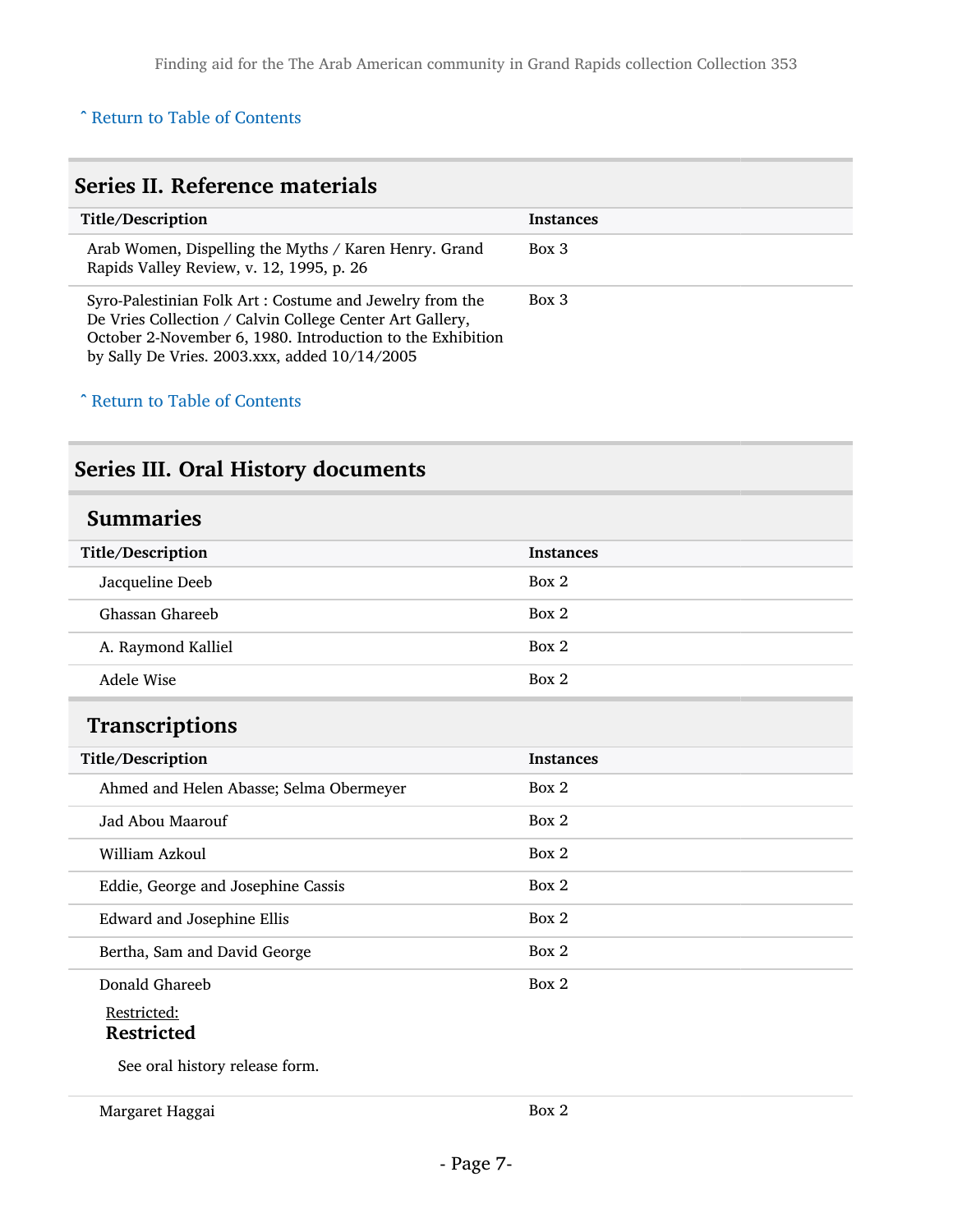| Moses, Maxine, Donna and Deeb Hattem | Box 2 |
|--------------------------------------|-------|
| Mary and Karen Henry. June 24, 2003  | Box 2 |
| Joe Nicola                           | Box 2 |
| Rosemary Sears and Mary Martin       | Box 2 |
| Mike Wawee                           | Box 2 |

^ [Return to Table of Contents](#page-1-0)

#### <span id="page-7-0"></span>Series IV. Audio Tapes

#### Scope and Contents

#### Interviews

- 1 Abbasse, Ahmed and Helen<br>2 Abou-Maarouf, Jad
- 2 Abou-Maarouf, Jad
- Azkoul, William
- 4 Deeb, Jacqueline<br>5 Ghareeb, Donald
- Ghareeb, Donald
- 6 Ghareeb, Ghassan<br>7 Ghareeb, Salem ar
- 
- 7 Ghareeb, Salem and Elaine<br>8 George, Bertha; George, Sar 8 George, Bertha; George, Sam; George, David
- 9 Haggai, Margret
- 10 Hattem, Mose; Hattem, Maxine; Hattem, Donna; Obermeyer, Selma
- 11 Henry, Mary and Henry, Karen
- 12 Martin, Mary; Sears, Rosemary
- 13 Nicola, Joseph
- 14 Rukieh, Layla (Toledo, OH)
- 15 Wawee, Mike
- 16 Wise, Adele

#### <span id="page-7-1"></span>Master Tapes (microcassette format)

| Title/Description                                      | <b>Instances</b> |
|--------------------------------------------------------|------------------|
| Abbasse, Ahmed and Helen, 2004-04-16                   | Box 4            |
| Abou-Maarouf, Jad, 2004-10-31                          | Box 4            |
| Azkoul, William, 2004-05-04                            | Box 4            |
| Deeb, Jacqueline, 2004-09                              | Box 4            |
| Ellis, Edward, 2003-10-02                              | Box 4            |
| Ghareeb, Donald, 2003-09-09                            | Box 4            |
| Ghareeb, Ghassan, 2003-11-27                           | Box 4            |
| Ghareeb, Salem and Elaine, 2003-09-18                  | Box 4            |
| George, Bertha; George, Sam; George, David, 2004-02-12 | Box 4            |